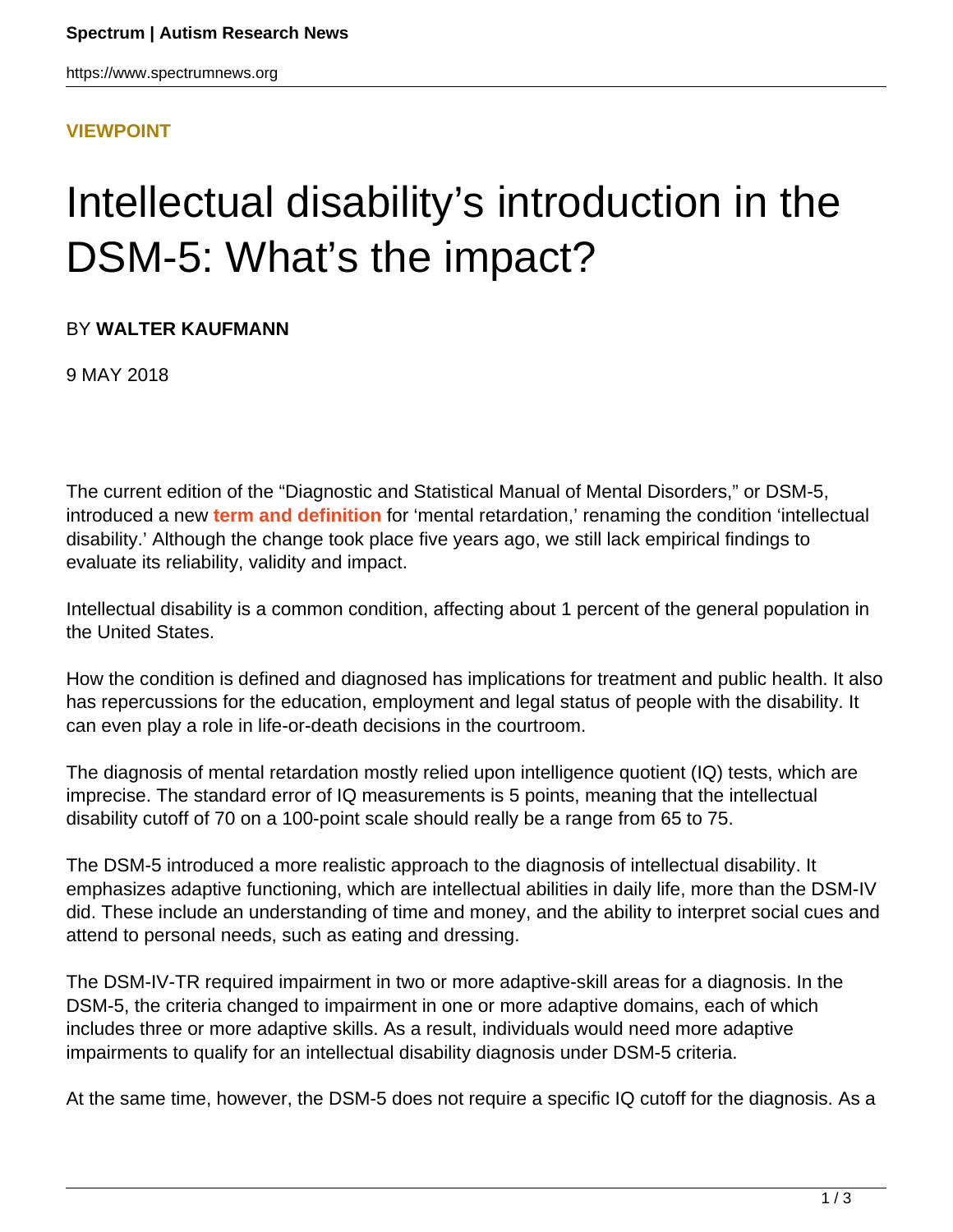result, if a person has an IQ above 70, she could still receive an intellectual disability diagnosis if her adaptive skills are poor. Assessments of these skills can better delineate the relatively blurry cognitive boundaries of intellectual disability than IQ tests can.

When the DSM-5 included the term in 2013, I, along with others, assumed this new emphasis on adaptive skills would result in an **[increase in intellectual disability](https://www.spectrumnews.org/opinion/intellectual-disabilitys-dsm-5-debut/)** diagnoses. Five years later, however, the consequences of the change are still unclear.

## **Dearth of data:**

Relatively few publications have addressed the effects of switching from mental retardation to intellectual disability. A literature search for 'DSM-5' and 'intellectual disability' results in only 38 publications, mostly reviews and commentaries.

By contrast, a parallel search for 'DSM-5' and 'autism' produces nearly 300 articles.

In fact, only one empirical study has examined the impact of the new adaptive-functioning criteria on the likelihood of being diagnosed with intellectual disability. In this study, my colleagues and I used both the DSM-IV-TR and DSM-5 criteria to evaluate 884 children with neurodevelopmental conditions who had been referred for assessment.

We found that, contrary to earlier predictions, the DSM-5 criteria resulted in a 9 percent decline in intellectual disability diagnoses<sup>1</sup>. It is not clear why the diagnoses declined. Nevertheless, our findings indicate that the DSM-5's increased emphasis on adaptive functioning, along with its decreased reliance on IQ, matters for diagnosis.

Given the implications of this single study, further research to determine the impact of the DSM-5 guidelines is important.

In line with DSM-5 guidelines, the U.S. Supreme Court has also **[opined](https://supreme.justia.com/cases/federal/us/572/12-10882/)** that state courts must not rely solely on IQ scores to determine whether the death penalty is permissible.

In Hall v. Florida in 2014, the Supreme Court for the first time ruled on a death penalty case based on DSM-5 criteria for intellectual disability. The ruling instructed courts to consider the standard error in IQ scores in determining intellectual disability, although it did not recommend what other measures to use.

In their thoughtful analysis of Hall v. Florida, forensic psychologist **[Leigh Hagan](http://leighhagan.com/wordpress/)** and his colleagues provide recommendations that extend to clinical practice<sup>2</sup>. Adaptive functioning should be evaluated comprehensively, including abilities and impairments, they write. The evaluation should incorporate standardized tests as well as other sources of information and consider the potential biases of the individuals providing the information.